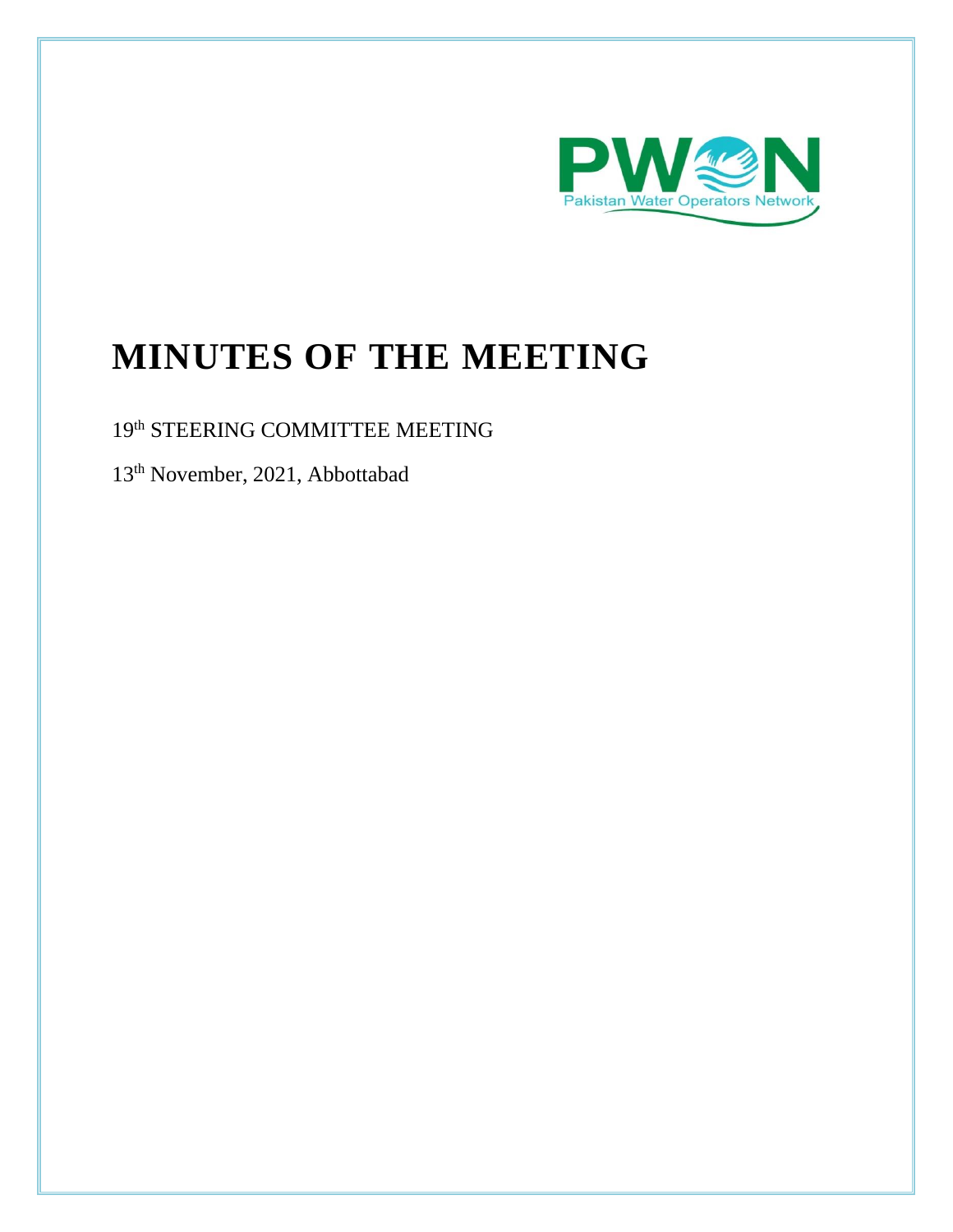### **LIST of Participants**

- 1. Mr. Syed Zahid Aziz, Chairman PWON, MD WASA Lahore & CEO Punjab Aab-E-Pak Authority, Lahore.
- 2. Mr. Hassan Nasir, CEO, Water and Sanitation Services, Peshawar
- 3. Mr. Amir Zakee, CEO, Water and Sanitation Services Company, Abottabad (WSSCA)
- 4. Mr. Arif Rauf, CEO, Water and Sanitation Services Company, Kohat
- 5. Mr. Tauqeer Shah, Water and Sanitation Services Company, Bannu
- 6. Mr. Adnan Nisar, Deputy Managing Director, WASA Faisalabad
- 7. Dr. Imran Durrani, Director Technical, WASA Quetta
- 8. Mr. Tahir Afif, Deputy General Manager Procurement and Information, WSSC Kohat
- 9. Mr. Zamir Ul Hassan, GM, Water and Sanitation Services, Peshawar
- 10. Mr. Saif Ullah, Manager Commercial, Water and Sanitation Services Company, Swat
- 11. Mr. Sultan Ali, Chief Finance Officer, Water and Sanitation Services Company, Swat
- 12. Mr. Roohan Javaid, Deputy Director, P&D, WASA, Faisalabad
- 13. Mr. Shahid Ibrahim, Deputy Manager IT, Aab-E-Pak Authority, Lahore
- 14. Mr. Tayyab Malik, Deputy Director P & D, WASA Lahore
- 15. Mr. Abbu Zar Saeed, Assistant Director PR, WASA Lahore
- 16. Mr. Asim Nazir, Deputy Director Water Supply, WASA Rawalpindi
- 17. Mr. Noor Rubbani, Assistant Director P&D, WASA Rawalpindi
- 18. Mr. Muhammad Nadeem, Deputy Director P&D, WASA Multan
- 19. Mr. Imran Zaman, Manager, WSSC, Mardan
- 20. Ms. Sameera Zaib, Asst. Manager Planning and Monitoring, WSSC, Mardan
- 21. Mr. Waseem Abbas, Manager HR and Admin, WSSC, Abbottabad
- 22. Mr. Umar Swati, Deputy Manager Media, WSSC Abbottabad
- 23. Ms. Kamila Baber, Assistant Director Admin & HR, WSSC, DIKhan
- 24. Miss. Tahirah Jabeen, National Coordinator-PWON
- 25. Mr. Sajjad Akbar, WASH Specialist, UNICEF, KPK
- 26. Mr. Masroor Ahmed, WASH Expert / Consultant, Islamabad
- 27. Mr. Syed Adil Askari, CEO, CEMCON Grundfos
- 28. Mr. Saad Bin Emad, Country Manager, Grundfos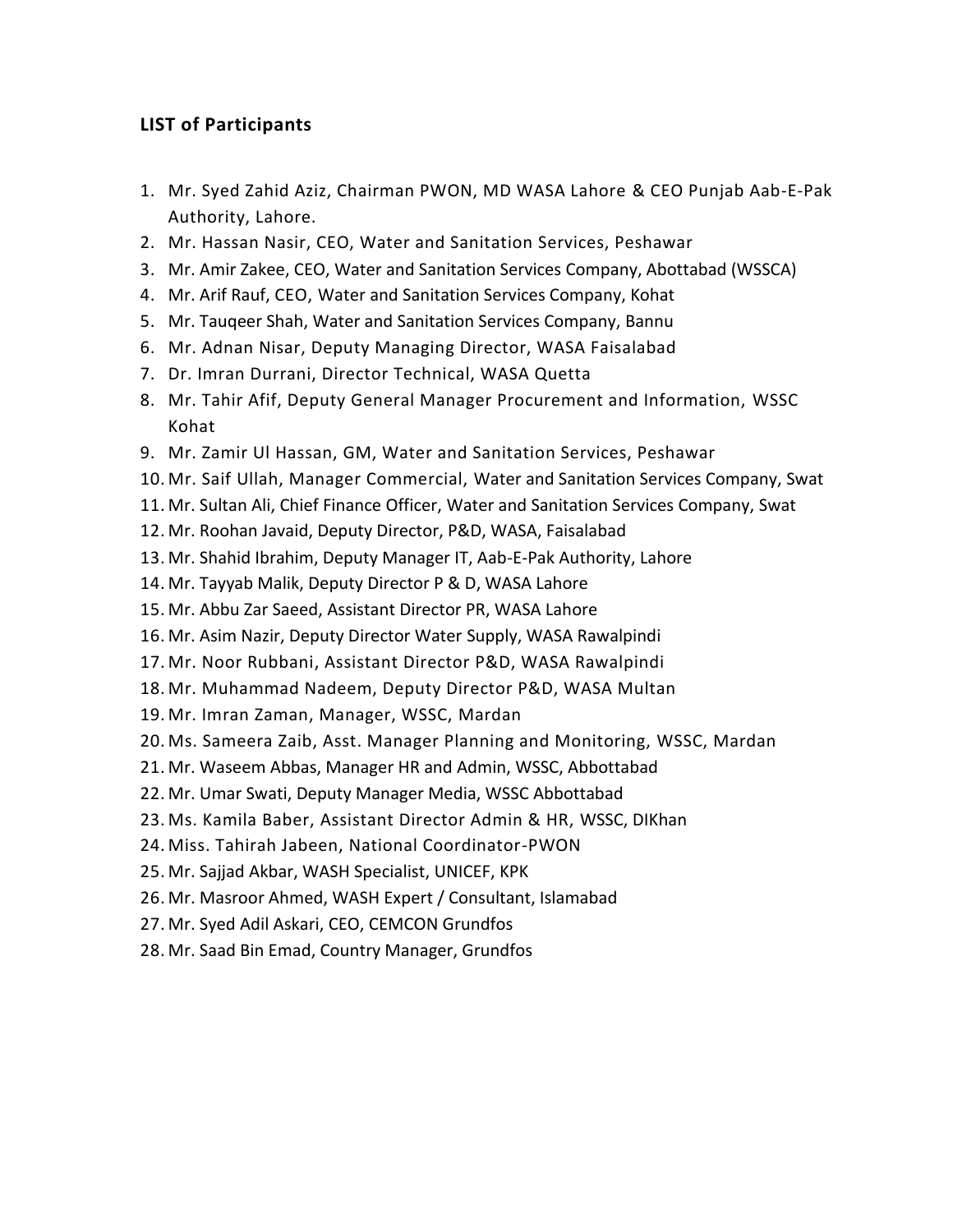# **Minutes of Meeting**

*19th PWON Steering Committee Meeting 13 th Nov, 2021 – Abbottabad*

#### *Venue: Hotel One, Abbottabad*

The PWON Steering Committee Meeting started with the recitation of the Holy Quran.

The meeting was chaired by Chairman PWON, MD WASA Lahore. Being a host Mr. Amir Zakee, CEO WSSC-

Abbottabad welcomed all participants

The Chairman thanked CEO WSSC Abbottabad for excellent arrangements for SC meeting.

## **Following Presentation were made in the meeting:**

| Sr. | <b>Presentation</b>                                                                                                                                                                                                                                                                                                                                                                                                                                                                                                                                                                                                                   | <b>Presented by</b>           |
|-----|---------------------------------------------------------------------------------------------------------------------------------------------------------------------------------------------------------------------------------------------------------------------------------------------------------------------------------------------------------------------------------------------------------------------------------------------------------------------------------------------------------------------------------------------------------------------------------------------------------------------------------------|-------------------------------|
|     | <b>WSSC-Abbottabad Documentary</b><br>Achievement based on<br>Water Supply and Sanitation                                                                                                                                                                                                                                                                                                                                                                                                                                                                                                                                             | <b>CEO WSSCA</b>              |
|     | Overview Of WASA Water Supply Infrastructure<br>$\bullet$<br>Water Supply System and Key Challenges<br>٠<br>Conceptual Design of District Metered Areas<br>٠<br>Provision of Clean Drinking Water in Pilot Area (UC-99, 100 &<br>101) Lahore on EPC Mode (WASA, Lahore Projects on<br>provision of 24/7 Water Supply)<br>Provision Of Clean Drinking Water in 20 Pilot Areas of Lahore<br>Construction Of Surface Water Treatment Plant (SWTP) At<br>$\bullet$<br>BRBD, Canal, Lahore<br>Project Map and Target Areas<br>Procurement, Installation, O&M Of Water Meters in Lahore<br>$\bullet$<br>on Public Private Partnership (PPP) | DD P&D Lahore                 |
|     | Overview of Water and Sanitation Services Peshawar (WSSP)<br>Key Performance Indicators<br>٠<br><b>Metered Water Supply</b><br>Surface Water Supply for Peshawar Water Quality Testing<br>$\bullet$<br><b>Illegal Water Connections</b><br><b>Waste Water Treatment</b><br>$\bullet$<br>Proposed WWTP Sites<br>$\bullet$<br>Key Performance Indicators for WW<br>Rehabilitation of drain                                                                                                                                                                                                                                              | CEO WSSP, Dr.<br>Hassan Nasir |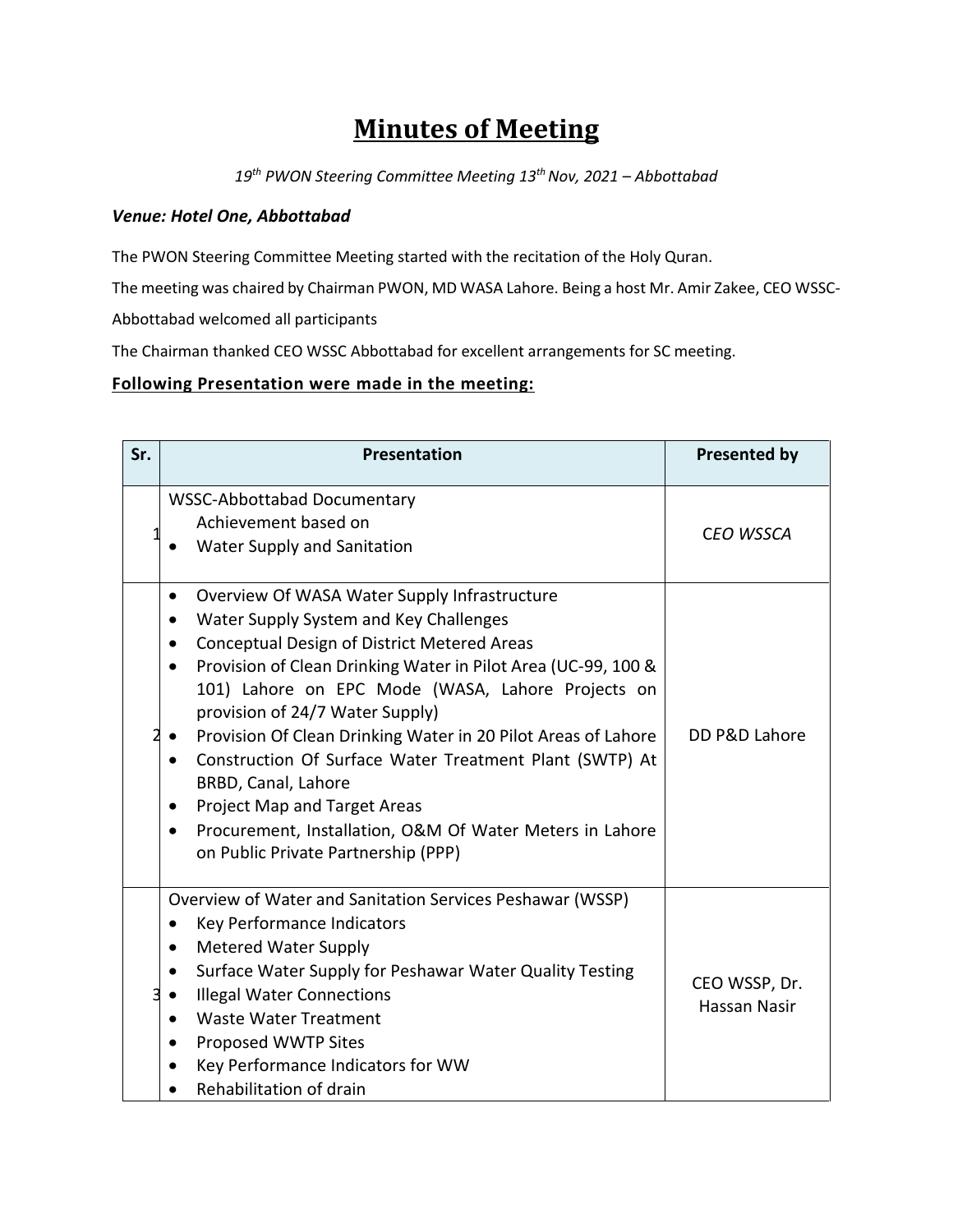| Replacement of pipes                                            |                    |
|-----------------------------------------------------------------|--------------------|
| Replacement of pumping machinery                                |                    |
| <b>Desiltation activities</b><br>$\bullet$                      |                    |
| <b>ISO Certification</b>                                        |                    |
| Best Performance Awards to WSSP<br>$\bullet$                    |                    |
| <b>ISSUES FACED IN WATSAN SERVICES</b>                          |                    |
| <b>WatSan Issues for Consideration</b>                          |                    |
| Overview of Baluchistan                                         |                    |
| Climate<br>$\bullet$                                            |                    |
| Use of Land for Cultivation                                     |                    |
| Source of Irrigation                                            |                    |
| Natural Causes of Water Scarcity In Balochistan                 |                    |
| Drought Hazard Map                                              |                    |
| Losses due to Drought<br>$\bullet$                              |                    |
| Rainfall over the period 1970 to 2013                           |                    |
| Growth of Tube wells 1971 to 2013<br>$\bullet$                  |                    |
| Standardized Water Level Index                                  |                    |
| Declining water tables over time<br>٠                           |                    |
| Average decline in water table per year (meters) (Source:       |                    |
| <b>Survey, 2015</b>                                             |                    |
| Decline of static water level (SWL) from 2011 to 2019 in        |                    |
| Quetta sub-Basin.                                               |                    |
| Water Scenario of Balochistan                                   |                    |
| Groundwater Balance in the River Basins of Balochistan<br>٠     | Dr. Imran Durrani  |
| Comparative Development of Irrigation Source<br>٠               | Dir. Technical     |
| Number Of Karez in Balochistan<br>$\bullet$                     | <b>WASA Quetta</b> |
| <b>Viewpoints Of Provinces</b><br>$\bullet$                     |                    |
| <b>Quetta Water Crises</b><br>$\bullet$                         |                    |
| Hydrologic Balance, Quetta Valley                               |                    |
| Decline of Static Water Level (SWL) from 2011 to 2019 in        |                    |
| Quetta Sub-basin.                                               |                    |
| Drinking Water Supply Schemes under PHED                        |                    |
| Short Term Plan To Include Quantity Of About 7.6 Million        |                    |
| Gallons Of Water In Q-WASA Pipelines                            |                    |
| What is Required to Improve the Water Crises Situation          |                    |
| Rehabilitation and Commissioning of Sabzal Road Water           |                    |
| <b>Treatment Plant</b>                                          |                    |
| Construction and Installation of STP at Samungli Road           |                    |
| Enhancement Of 8.00-Mgd of Water Supply For The Inhabitants     |                    |
| Of Quetta Valley                                                |                    |
| Mitigation Measures to Assure Water Supply for Quetta<br>Valley |                    |
|                                                                 |                    |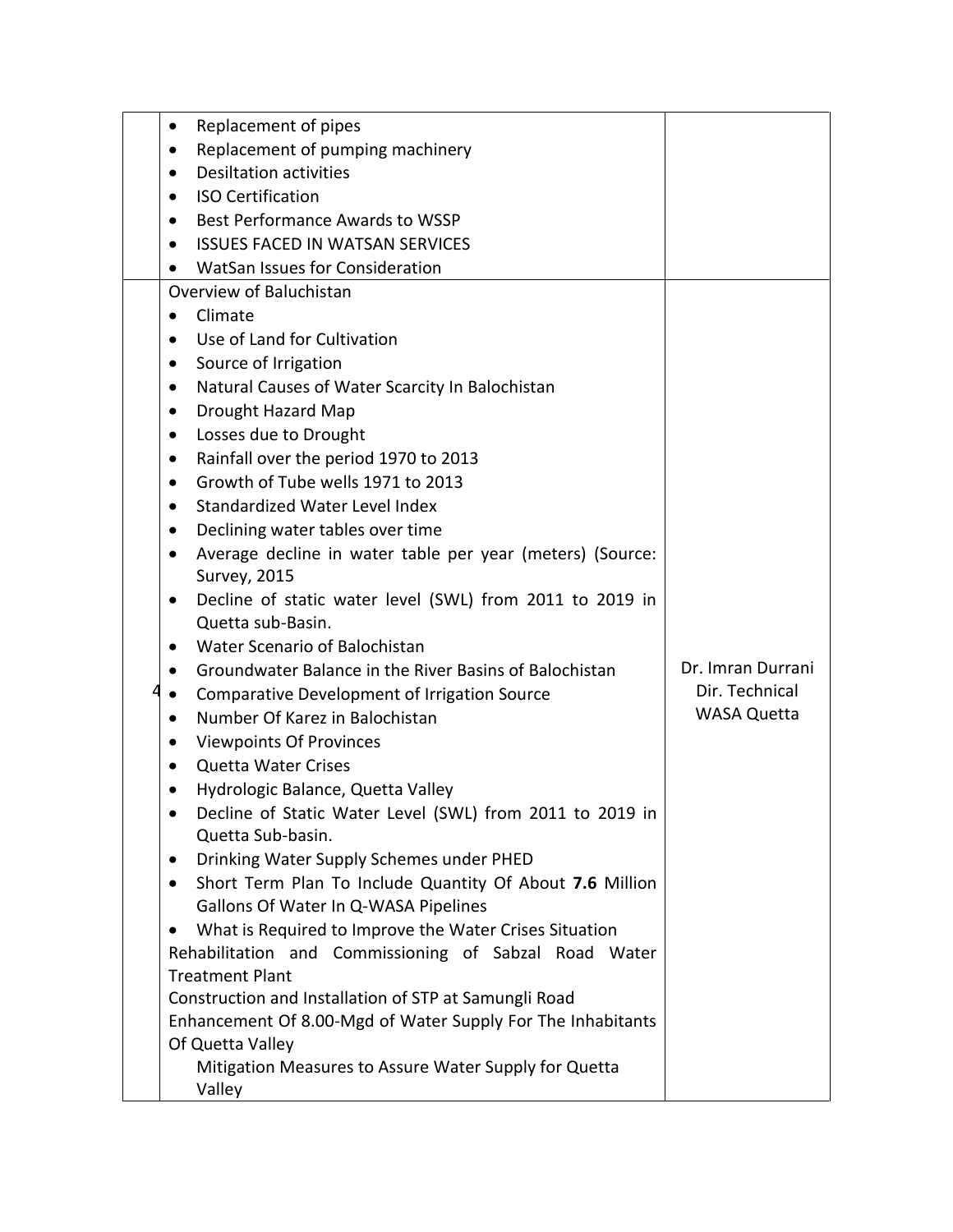|   | Balochistan Water Dialogue<br>$\bullet$                             |                      |
|---|---------------------------------------------------------------------|----------------------|
|   | <b>National Water Policy</b>                                        |                      |
|   | <b>Provincial Dialogue</b>                                          |                      |
|   | <b>Consultative Process</b>                                         |                      |
|   | Water Master Plan Framework -based on Proper Water<br>$\bullet$     |                      |
|   | <b>Accounting and Auditing</b>                                      |                      |
|   | Thematic Areas of Water Basin are different than Indus<br>$\bullet$ |                      |
|   | <b>Basin</b>                                                        |                      |
|   | <b>Issues and Solutions</b><br>$\bullet$                            |                      |
|   | Balochistan:<br>$\bullet$                                           |                      |
|   | Water and CPEC --- Innovative Solutions                             |                      |
|   | Immediate Crisis Management Solutions                               |                      |
|   | <b>Overview Grundfos Water Utilities</b>                            |                      |
|   | <b>Demand Driven Distribution</b>                                   |                      |
|   | Solution for reduced leakage and lower energy costs in<br>$\bullet$ |                      |
|   | <b>Water Networks</b>                                               |                      |
|   | The most global pump company in the world                           |                      |
|   | Global Customer segments for specific market need<br>$\bullet$      |                      |
|   | $\Rightarrow$ WU, DBS, IND, CBS, Services & Solutions               | <b>Mohamed Sameh</b> |
|   | Solution for the entire Water Cycle<br>٠                            | Ismail               |
|   | <b>Grundfos iSolation</b><br>$\bullet$                              | <b>Lead Business</b> |
|   | <b>Communication-CIM Modules</b><br>$\bullet$                       | Development          |
| 5 | Common Challenges in Distribution System<br>$\bullet$               | Manager              |
|   | Introduction to Pressure Management<br>$\bullet$                    | Water Utilities,     |
|   | $\Rightarrow$ Load profile & pressure relationships                 | Service & Solutions  |
|   | $\Rightarrow$ Demand Driven Distribution                            | Grundfos South       |
|   | $\Rightarrow$ Main DDD principles                                   | East Europe Kft.     |
|   | $\Rightarrow$ DDD basic hardware overview                           |                      |
|   | $\Rightarrow$ Without and with DDD Comparison Analysis              |                      |
|   | $\Rightarrow$ +100 DDD Case Studies and Results Achieved            |                      |
|   | $\Rightarrow$ Night Flow Supervision                                |                      |
|   | <b>Proportional Pressure Control</b>                                |                      |
|   | Pressure control hierarchy<br>$\Rightarrow$                         |                      |
|   | Water and Waste Water Treatment Plants operation &                  |                      |
|   | Maintenance Option in Pakistan and Way Forward for WSSCs            |                      |
|   | Water Treatment Plant (WASA-Rawalpindi)<br>$\bullet$                | Mr. Masroor          |
|   | Water Treatment Plant (WASA-Faisalabad)                             | <b>WASH Expert</b>   |
|   | Waste Water Treatment Plant CDA/ISB                                 |                      |
|   | Water Treatment Plant WSSC-Abbottabad                               |                      |
|   | Waste Water Treatment Plant Karachi                                 |                      |
|   | <b>KPK Cities Improvement Projects (KPCIP)</b>                      |                      |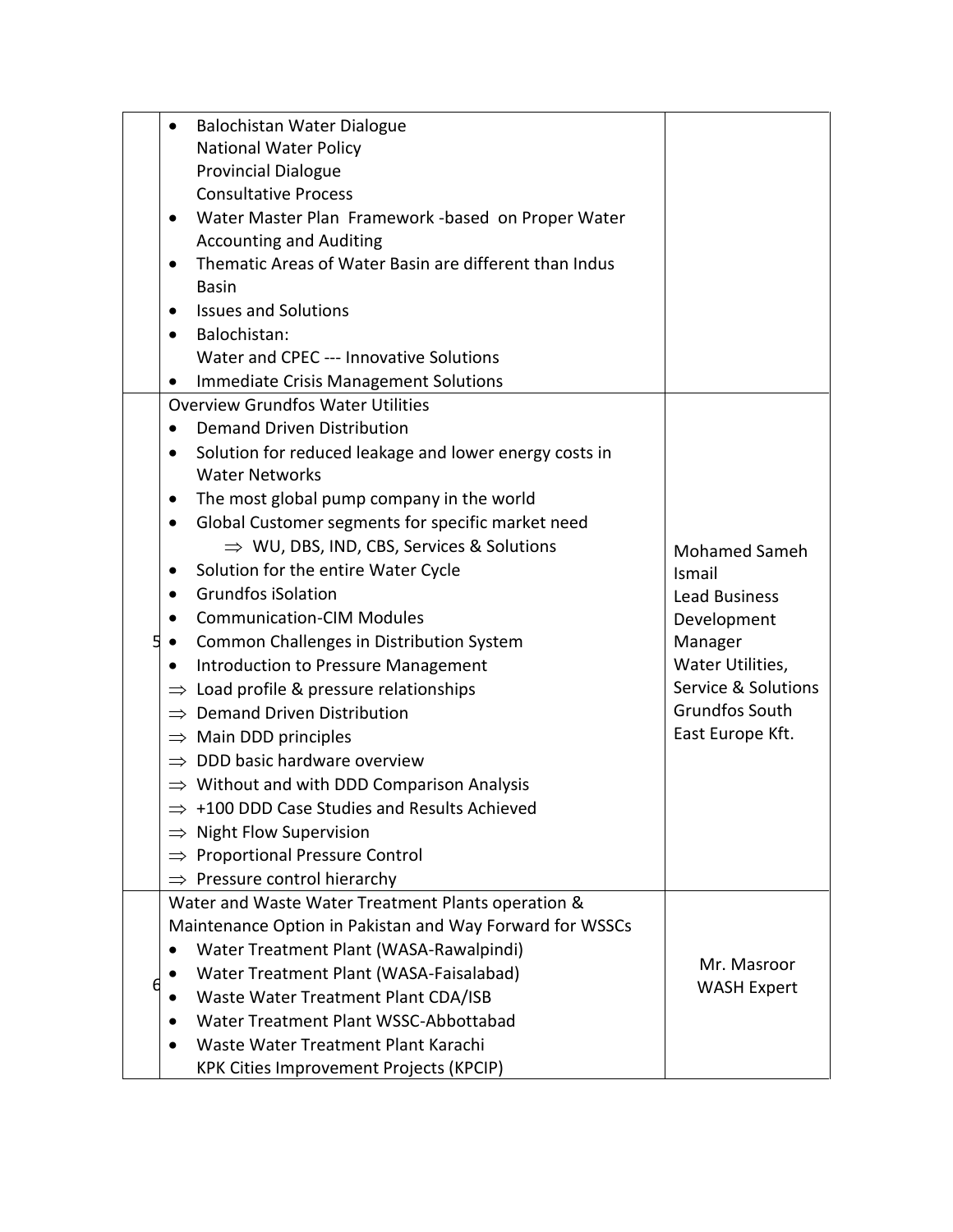| $\bullet$ | WSSC-Abbottabad (Rehabilitation and upgradation of water         |                        |
|-----------|------------------------------------------------------------------|------------------------|
|           | supply system connected to the WTP)                              |                        |
| $\bullet$ | WSSC-Mardan (Proposed Sewerage System for the                    |                        |
|           | catchment area of Rorya STP Mardan)                              |                        |
|           | WSSC-Kohat (Kotal Township (KDA) Sewerage System                 |                        |
|           | including New Sewage Treatment Plant (STP)                       |                        |
| $\bullet$ | WSSC-Swat (Mingora Greater Water Supply Scheme                   |                        |
|           | including new Water Treatment Plant (WTP), Intake                |                        |
|           | Structure, transmission and distribution systems)                |                        |
|           | WSSP-Peshawar (Improvement in Water Supply System)               |                        |
|           | <b>UNICEF Pakistan (Urban WASH)</b>                              |                        |
|           | <b>WASH Pillar/Priority Areas</b>                                |                        |
|           | $\Rightarrow$ Climate resilient WASH services                    |                        |
|           | $\Rightarrow$ Systems strengthening                              |                        |
|           | $\Rightarrow$ Safely managed sanitation and hygiene              |                        |
|           | $\Rightarrow$ Data, evidence and advocacy                        |                        |
|           | <b>WASH Principles</b>                                           | Mr. Sajjad Akbar       |
|           | $\Rightarrow$ Promoting sustainable infrastructure               | <b>WASH Specialist</b> |
|           | $\Rightarrow$ Integrated resource management                     | <b>UNICEF</b>          |
|           | $\Rightarrow$ Mobilizing private capital and efficiencies        |                        |
|           | $\Rightarrow$ Adopting innovative technology                     |                        |
|           | <b>UNICEF: Urban WASH</b>                                        |                        |
|           | $\Rightarrow$ Key Achievements                                   |                        |
|           | $\Rightarrow$ Opportunities for Collaboration                    |                        |
|           | $\Rightarrow$ Key Gaps and Way Forward (Interventions at System, |                        |
|           | Service and User level)                                          |                        |

### **Recommendation and Decisions**

- 1. To put KPIs, SOPs and Tarrifs, on PWON website
- 2. Provision of membership certificate to all member utilities
- 3. Make/prepare PWON standards covering water quality standards, material standards, machinery standards.
- 4. Annual exhibition of water supply products
- 5. PWON recommended KPI's for water supply operators which will serve as planning guideline for water operators and P&D departments
- 6. PWON delegation to meet Federal and Provincial Ministers / Secretaries to convey its view point.
- 7. PWON performance audit to provide authenticity to KPIs reported by utility.
- 8. Technical Knowledge Sharing among utilities